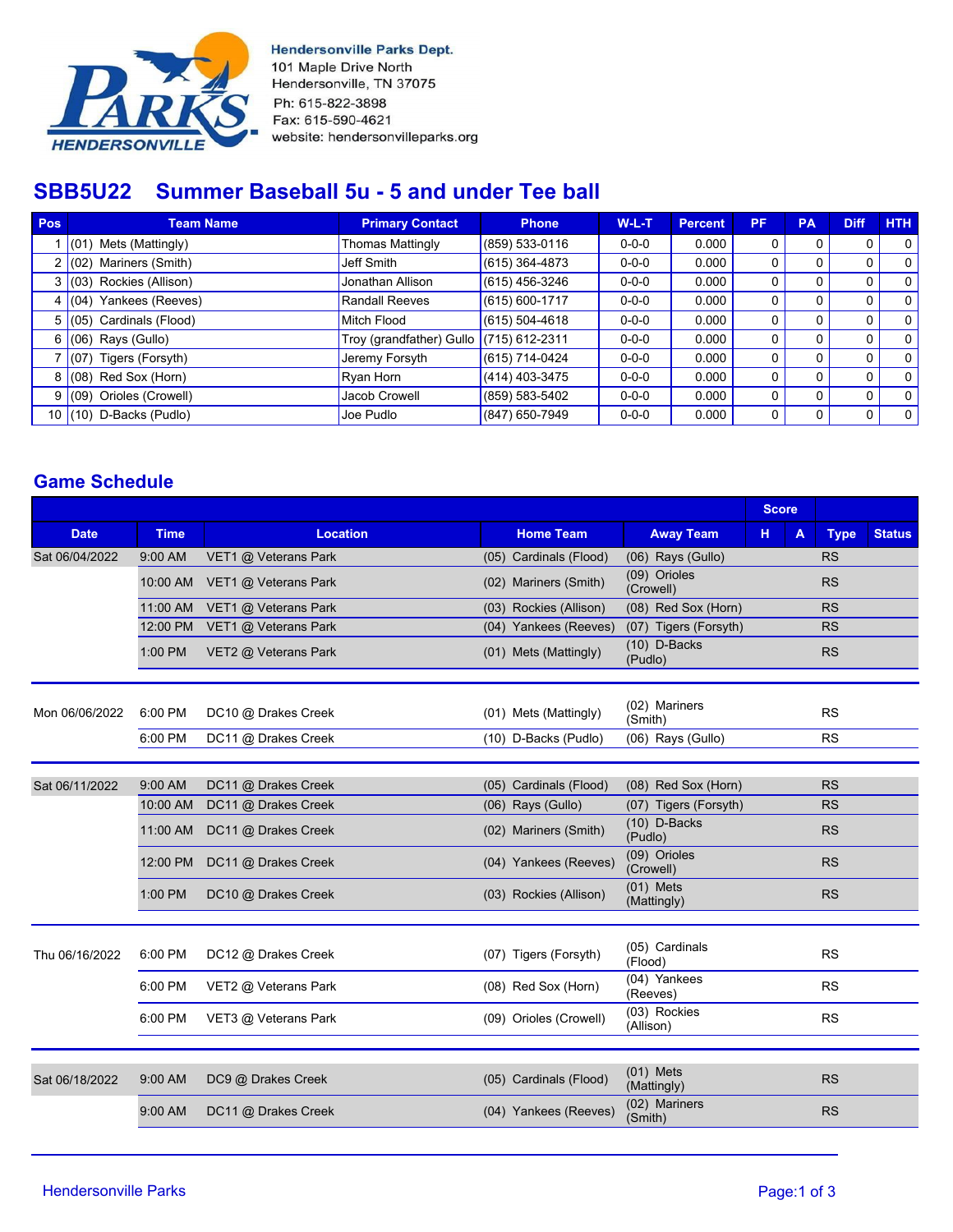

**Hendersonville Parks Dept.** 101 Maple Drive North Hendersonville, TN 37075 Ph: 615-822-3898 Fax: 615-590-4621 website: hendersonvilleparks.org

# **SBB5U22 Summer Baseball 5u - 5 and under Tee ball**

### **Game Schedule**

|             |                                          |                                                                                                                 |                                                                                                                                                    | <b>Score</b>                                                                                                                                                                                 |             |                                                  |
|-------------|------------------------------------------|-----------------------------------------------------------------------------------------------------------------|----------------------------------------------------------------------------------------------------------------------------------------------------|----------------------------------------------------------------------------------------------------------------------------------------------------------------------------------------------|-------------|--------------------------------------------------|
| <b>Time</b> | <b>Location</b>                          | <b>Home Team</b>                                                                                                | <b>Away Team</b>                                                                                                                                   | н<br>A                                                                                                                                                                                       | <b>Type</b> | <b>Status</b>                                    |
| 10:00 AM    | DC11 @ Drakes Creek                      | $(06)$ Rays $(Gullo)$                                                                                           | (09) Orioles                                                                                                                                       |                                                                                                                                                                                              | <b>RS</b>   |                                                  |
| 11:00 AM    | DC11 @ Drakes Creek                      | (07) Tigers (Forsyth)                                                                                           | (08) Red Sox (Horn)                                                                                                                                |                                                                                                                                                                                              | <b>RS</b>   |                                                  |
| 12:00 PM    | DC11 @ Drakes Creek                      | (03) Rockies (Allison)                                                                                          | (Pudlo)                                                                                                                                            |                                                                                                                                                                                              | <b>RS</b>   |                                                  |
|             |                                          |                                                                                                                 | (04) Yankees                                                                                                                                       |                                                                                                                                                                                              |             |                                                  |
|             |                                          |                                                                                                                 | (Reeves)                                                                                                                                           |                                                                                                                                                                                              |             |                                                  |
|             |                                          |                                                                                                                 |                                                                                                                                                    |                                                                                                                                                                                              |             |                                                  |
|             |                                          |                                                                                                                 | (Flood)                                                                                                                                            |                                                                                                                                                                                              |             |                                                  |
| 2:00 PM     | DC10 @ Drakes Creek                      | (02) Mariners (Smith)                                                                                           | (Allison)                                                                                                                                          |                                                                                                                                                                                              | <b>RS</b>   |                                                  |
| 3:00 PM     | DC10 @ Drakes Creek                      | (08) Red Sox (Horn)                                                                                             | (06) Rays (Gullo)                                                                                                                                  |                                                                                                                                                                                              | <b>RS</b>   |                                                  |
|             |                                          |                                                                                                                 |                                                                                                                                                    |                                                                                                                                                                                              |             |                                                  |
| 6:00 PM     |                                          |                                                                                                                 |                                                                                                                                                    |                                                                                                                                                                                              | <b>RS</b>   |                                                  |
|             |                                          |                                                                                                                 |                                                                                                                                                    |                                                                                                                                                                                              |             |                                                  |
| 6:00 PM     | DC10 @ Drakes Creek                      |                                                                                                                 |                                                                                                                                                    |                                                                                                                                                                                              | <b>RS</b>   |                                                  |
| 6:00 PM     | DC11 @ Drakes Creek                      | (02) Mariners (Smith)                                                                                           | (05) Cardinals<br>(Flood)                                                                                                                          |                                                                                                                                                                                              | <b>RS</b>   |                                                  |
| 6:00 PM     | DC9 @ Drakes Creek                       | (03) Rockies (Allison)                                                                                          | (04) Yankees<br>(Reeves)                                                                                                                           |                                                                                                                                                                                              | <b>RS</b>   |                                                  |
|             |                                          |                                                                                                                 |                                                                                                                                                    |                                                                                                                                                                                              |             |                                                  |
| 10:30 AM    | DC10 @ Drakes Creek                      | (08) Red Sox (Horn)                                                                                             | (09) Orioles<br>(Crowell)                                                                                                                          |                                                                                                                                                                                              | <b>RS</b>   |                                                  |
| 11:30 AM    | DC10 @ Drakes Creek                      | (04) Yankees (Reeves)                                                                                           | $(10)$ D-Backs<br>(Pudlo)                                                                                                                          |                                                                                                                                                                                              | <b>RS</b>   |                                                  |
| 12:30 PM    | DC10 @ Drakes Creek                      | (05) Cardinals (Flood)                                                                                          | (03) Rockies<br>(Allison)                                                                                                                          |                                                                                                                                                                                              | <b>RS</b>   |                                                  |
| 1:30 PM     | DC10 @ Drakes Creek                      | $(06)$ Rays $(Gullo)$                                                                                           | (02) Mariners<br>(Smith)                                                                                                                           |                                                                                                                                                                                              | <b>RS</b>   |                                                  |
| 2:30 PM     | DC10 @ Drakes Creek                      | (07) Tigers (Forsyth)                                                                                           | (Mattingly)                                                                                                                                        |                                                                                                                                                                                              | <b>RS</b>   |                                                  |
|             |                                          |                                                                                                                 |                                                                                                                                                    |                                                                                                                                                                                              |             |                                                  |
| 6:00 PM     | DC10 @ Drakes Creek                      | (03) Rockies (Allison)                                                                                          | $(06)$ Rays $(Gullo)$                                                                                                                              |                                                                                                                                                                                              | <b>RS</b>   |                                                  |
| 6:00 PM     | DC11 @ Drakes Creek                      | (04) Yankees (Reeves)                                                                                           | (Flood)                                                                                                                                            |                                                                                                                                                                                              | <b>RS</b>   |                                                  |
|             |                                          |                                                                                                                 |                                                                                                                                                    |                                                                                                                                                                                              |             |                                                  |
| 6:00 PM     | DC10 @ Drakes Creek                      | (10) D-Backs (Pudlo)                                                                                            | (09) Orioles<br>(Crowell)                                                                                                                          |                                                                                                                                                                                              | <b>RS</b>   |                                                  |
| 6:00 PM     | DC11 @ Drakes Creek                      | (01) Mets (Mattingly)                                                                                           | (08) Red Sox (Horn)                                                                                                                                |                                                                                                                                                                                              | <b>RS</b>   |                                                  |
| 6:00 PM     | DC9 @ Drakes Creek                       | (02) Mariners (Smith)                                                                                           | (07) Tigers (Forsyth)                                                                                                                              |                                                                                                                                                                                              | <b>RS</b>   |                                                  |
|             |                                          |                                                                                                                 |                                                                                                                                                    |                                                                                                                                                                                              |             |                                                  |
| 10:30 AM    | DC10 @ Drakes Creek                      | (07) Tigers (Forsyth)                                                                                           | (03) Rockies<br>(Allison)                                                                                                                          |                                                                                                                                                                                              | <b>RS</b>   |                                                  |
|             | 1:00 AM<br>2:00 AM<br>1:00 PM<br>6:00 PM | DC11 @ Drakes Creek<br>DC11 @ Drakes Creek<br>DC10 @ Drakes Creek<br>DC10 @ Drakes Creek<br>DC11 @ Drakes Creek | (01) Mets (Mattingly)<br>(10) D-Backs (Pudlo)<br>(09) Orioles (Crowell)<br>(10) D-Backs (Pudlo)<br>(09) Orioles (Crowell)<br>(01) Mets (Mattingly) | (Crowell)<br>$(10)$ D-Backs<br>(07) Tigers (Forsyth)<br>(05) Cardinals<br>(03) Rockies<br>(08) Red Sox (Horn)<br>(07) Tigers (Forsyth)<br>(06) Rays (Gullo)<br>$(01)$ Mets<br>(05) Cardinals |             | <b>RS</b><br><b>RS</b><br><b>RS</b><br><b>RS</b> |